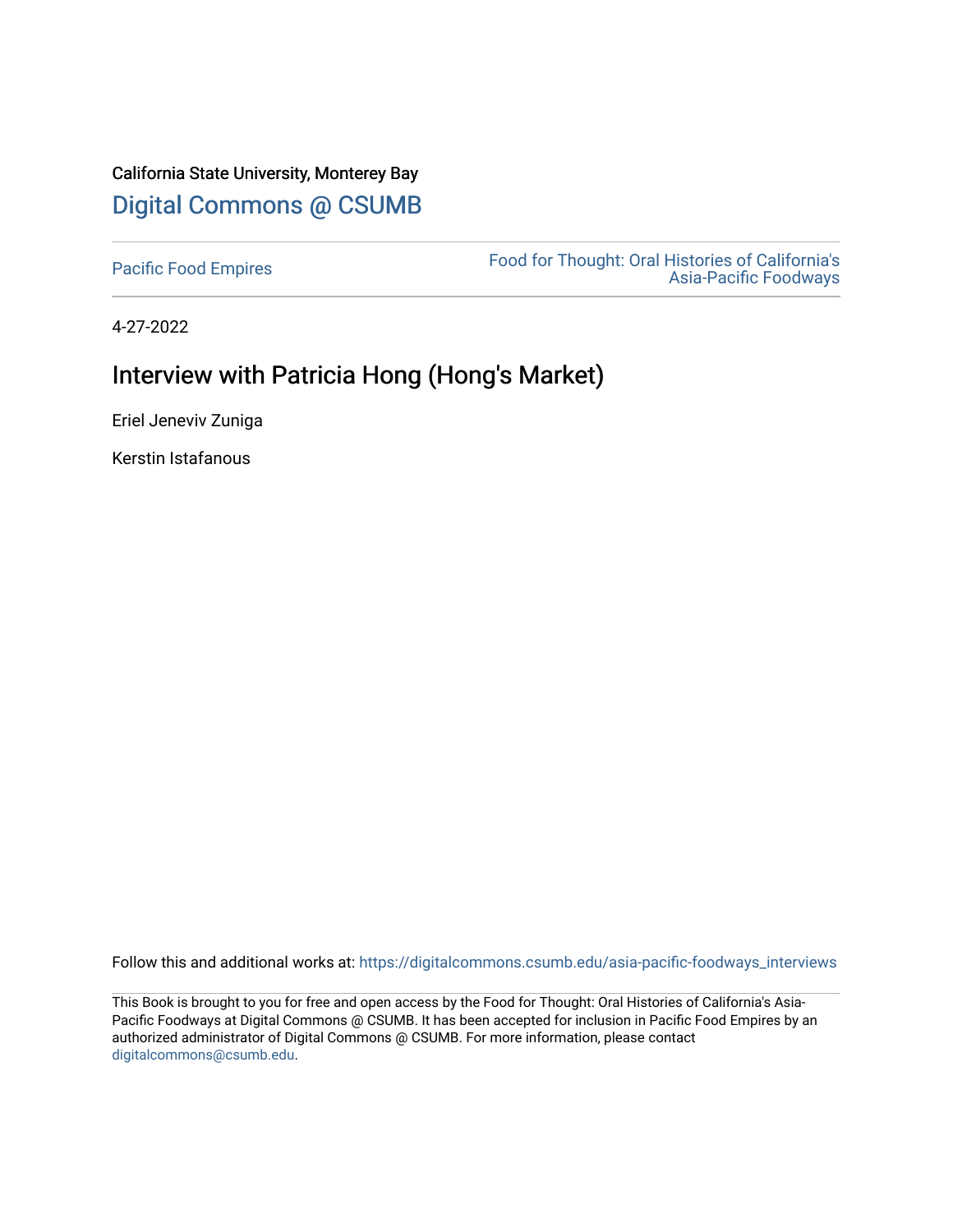Interviewee: Patricia Hong Interviewers: Eriel Jeneviv Zuniga, Kerstin Istafanous Date: April 27, 2022 Location: Zoom Collection: Food for Thought: Oral Histories of California's Asian-Pacific Foodways, JAPN 317: Pacific Food Empires, Spring 2022 Length: 00:41:59 Overseen by: Dr. Dustin Wright

**Biography**: Patricia Hong is the daughter of the owners of Hong's Market, located on 302 Carmel Ave in Marina, CA. Established in 1970, Hong's Market was initially called Su's Market and was the first Asian grocery store in Marina. It was owned by her aunt until 1979, when it was purchased by her parents who renamed the store to Hong's Market.

**Summary of Transcript**: (00:00:00) Patricia Hong gives a brief introduction to the market, its history, and community need for it. (00:08:33) Ms. Hong discusses the customer demographics of the market over the last ten years. (00:14:56) She explains how COVID-19 and the pandemic have affected the business; in terms of the change in shop layout and product bulk-buying. (00:21:07) We mention their Instagram page and discuss how it has brought influence to new and existing customers. (00:26:18) Ms. Hong wraps up the interview talking about the market's famous homemade kimchi, authenticity, and personal comfort foods.

#### **Interview Transcript**:

**Eriel Jeneviv Zuniga** 0:01 Okay, Kerstin, you want to start?

**Kerstin Istafanous** 0:04 Yes. So hello, my name is Kerstin Istafanous and I'm here with my partner…

**Eriel Jeneviv Zuniga** 0:10 I am Eriel Amoroso.

**Kerstin Istafanous** 0:13

And today we are interviewing for our final project, Food for Thought Oral Histories of California's Asian Pacific Foodways. Joining us today is Patricia Hong, the daughter of the owners of Hong's Market. Thank you for joining us Ms. Hong.

| <b>Patricia Hong</b> | 0:31 |
|----------------------|------|
| Thank you.           |      |
|                      |      |

**Eriel Jeneviv Zuniga** 0:32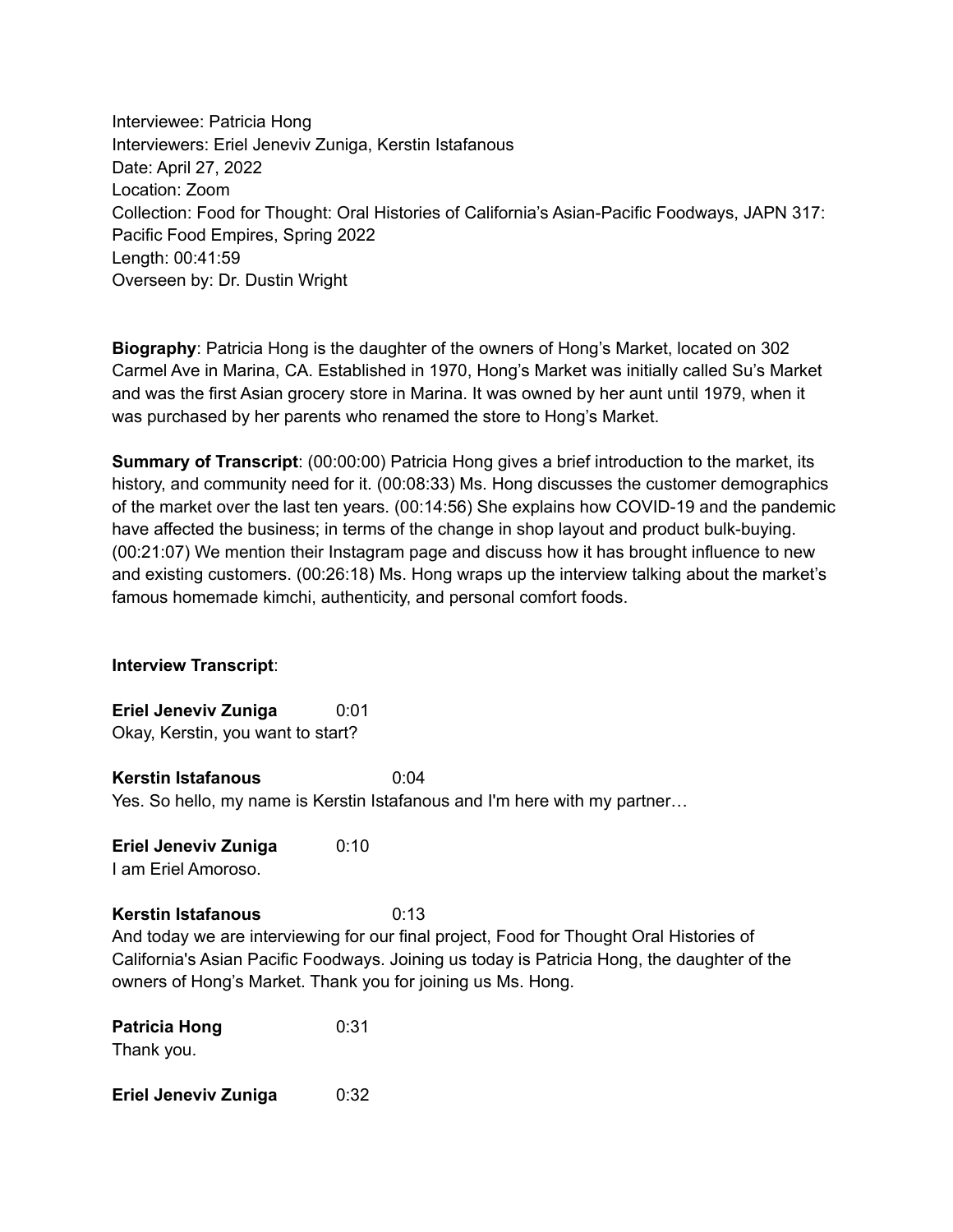So for our questions, we divided it into categories and we want to start with questions about the market. So how did the Marina community hear about your market and was it well received at first?

### **Patricia Hong** 0:51

The market is probably the first Asian market in our county. And it actually started by my aunt, in 1970. So it was called Su's market. Before, (Su), so then my mom, when she came, my mom came here to the States, and my dad was coming shortly after, my mom was helping out at the market. And then when my dad came, they, you know, did other things, other other types of work. And then in 1979, they decided to purchase the store and take over. And that's how it became Hong's Market. So our store, our location has always been kind of known to have Asian goods and groceries, because we're the only ones that had it for some time. So in 1979, when they took over, they were still probably the only Asian market in the area. And not just Marina but the entire county I believe.

**Eriel Jeneviv Zuniga** 2:00

I didn't know that.

### **Patricia Hong** 2:04

Yeah. Yeah. So it's been. So yeah, I'm not 100% sure, but it's not like I research the history of our, you know, our county and Asian goods, but from what I understand for most, I think that is the case. And when I speak with my mom about it, I think she said, we were really the only ones that carried groceries. Asian, Korean, Japanese groceries at that time.

### **Eriel Jeneviv Zuniga** 2:33

That's great.

### **Kerstin Istafanous** 2:37

Well, you kind of answered this in a way but like, did something like inspire your family to start the business? Or inspire your aunt to first start the business, and then your parents to take over?

### **Patricia Hong** 2:51

Yeah, you're right. Yeah, it's because there was a need for it in the community. And because there was such an influx of Asian families coming here, because of Fort Ord, there was just this explosion, the need for you know, food, like Asian foods that they had in their home country. So, so that's actually what, you know, my aunt saw the need for and then, and then my parents decided to take that over before the 80s.

**Eriel Jeneviv Zuniga** 3:30 Is there a specific product that you sell that everyone in the community loves?

**Patricia Hong** 3:38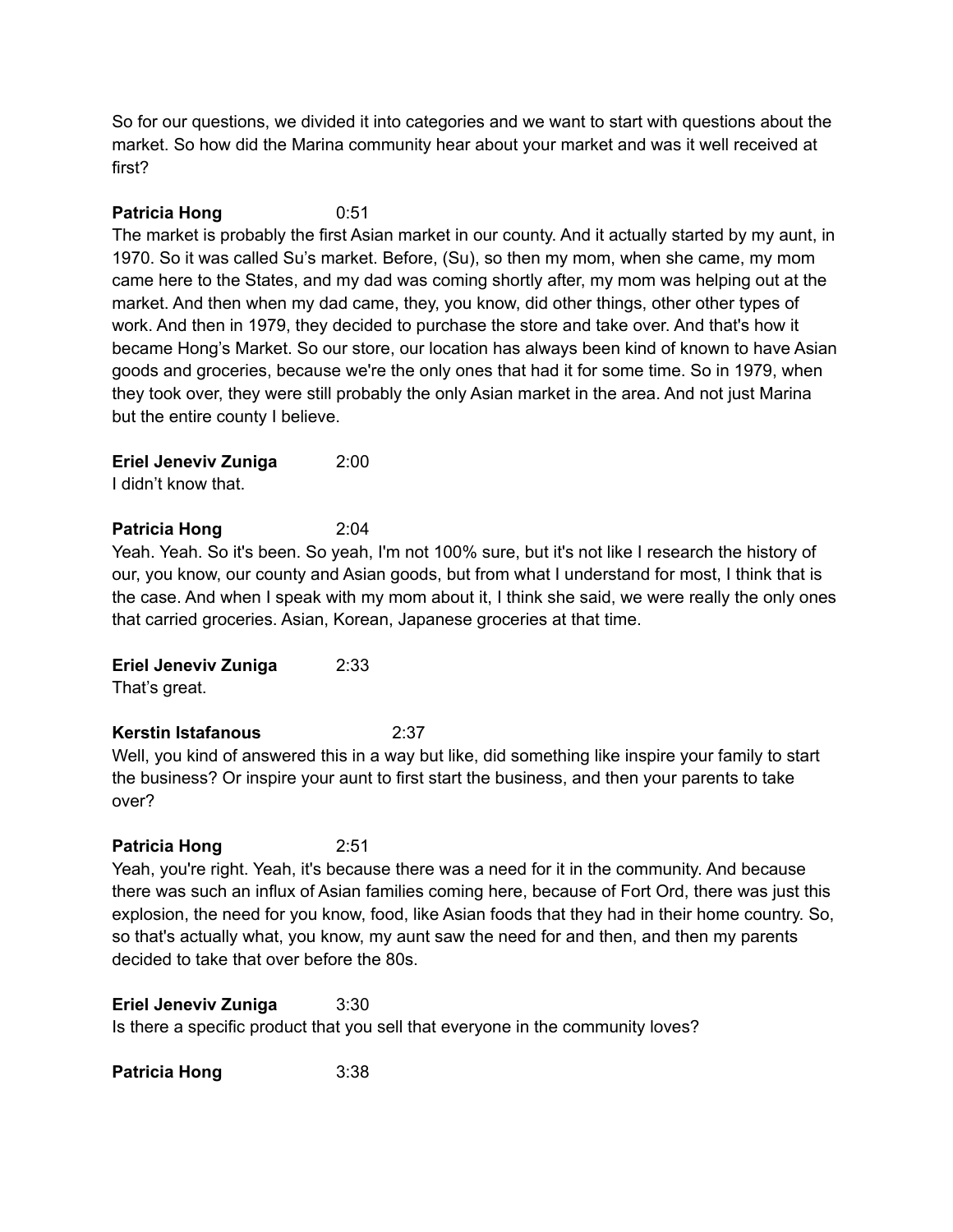Yeah, I mean, I would definitely say the house made, you know, kimchi, then her banchans (side dish). All exclusive, I know. All that's exclusively made by her. But honestly, it's a mix of things, too. I think it's a variety of products that we carry, that range not just for Korean. But for Japanese. And then, you know, for others, too. It's just we tried to carry a lot of different products here. But yes, I think mostly people know her store for her, you know, excellence in making her stuff. So, and I think people are familiar with it, and they have been for years.

### **Kerstin Istafanous** 4:27

Do you have like a favorite part of being in the food industry?

# **Patricia Hong** 4:38

Yeah, I think I think being part of the food industry. And again, you know, like, it's her business and I'm just like, helping and volunteering but it's really the community feels bringing food and the community together. But it's, it's a nice thing to know that you're providing these goods for people to, you know, fuel themselves to make good food for themselves or to make it for their families? So, you know, it's actually food and community is always like a really important aspect. I feel like it makes the food taste better, for sure. But yeah, I think I think that's the best part is just the, it's just the bringing people together.

### **Kerstin Istafanous** 5:27

Like interacting with your customers.

# **Patricia Hong** 5:28

...we do love when people. Yeah, and then knowing that, you know, people are getting ready for a big gathering with their families, and then they're coming to see us to help them. So they can get that all prepared for their loved one. So it's just, it's a really nice feeling overall. But yeah, it's definitely being in the food industry. It's definitely, you know, being, you know, one with the community.

# **Eriel Jeneviv Zuniga** 5:58

Yeah. So, how important is it to meet the needs of the customers, say, like, I know, you accept, like requests on Instagram. So if you don't carry that product, and then you could request it. So how important is that?

### **Patricia Hong** 6:16

Yeah, it's super important to try to carry things that people are requesting for. Our store is not that big so, we have limited space. But I think the one thing we try to do is try to give people subs for things that they're looking for. And so far, it's worked pretty well. But yeah, it is something we keep in mind, we, we actually encourage people to let us know what they like and what they would like us to carry. And it's helped us grow in terms of selling our shelves with more things for like hotpot, you know, which is something that we never did before. But yeah, but now it's like a major part of our business to make sure that we carry the types of meats and vegetables and mushrooms. Yeah, and everything else. Yeah, for our customer. So yeah, so it's definitely, it's definitely changed because of our customers. And they know it too. I mean, the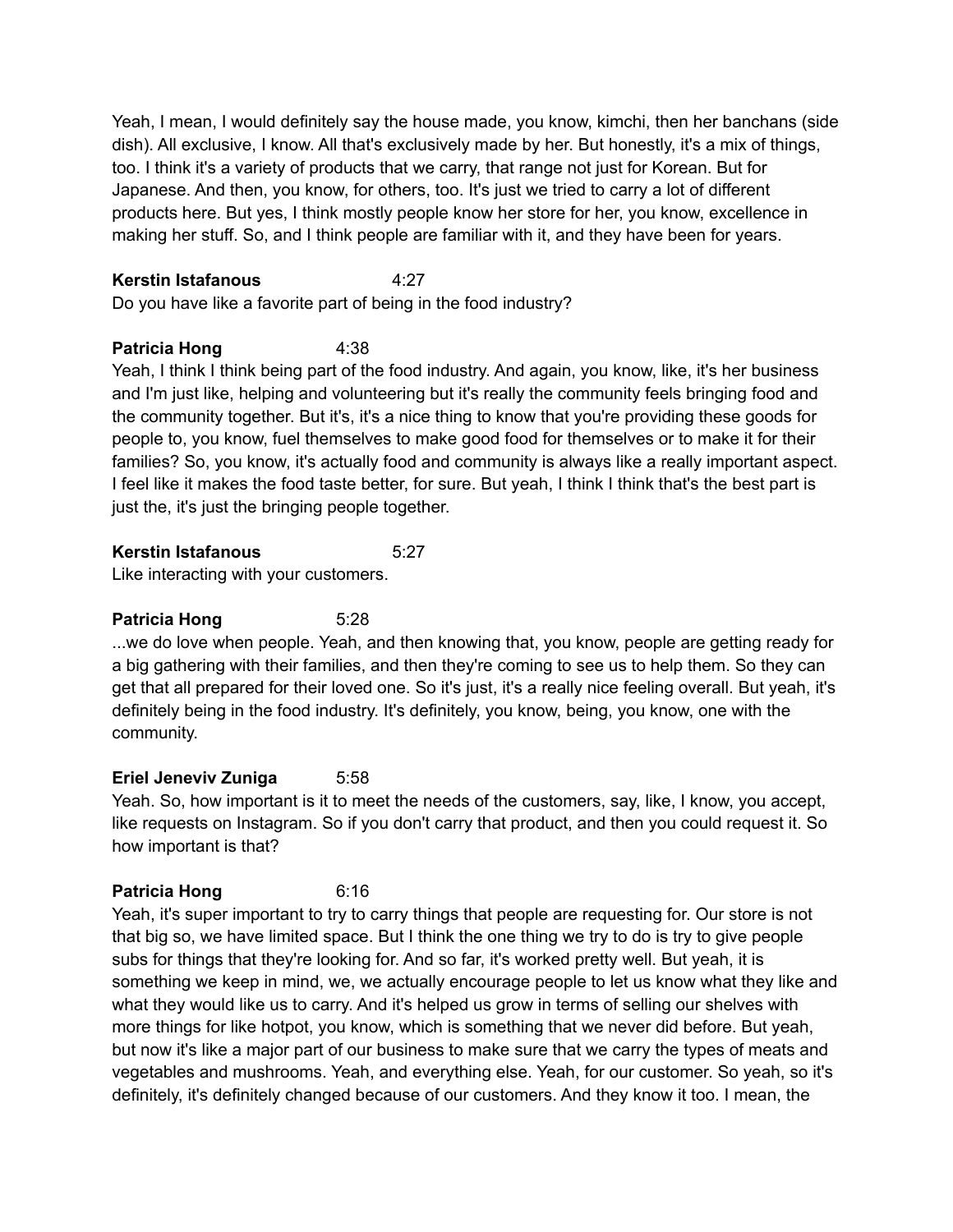last few years has been time for us to like, kind of figure out what our community needs, because they're not able to go out to restaurants at that time. And so, we tried to fill that void as best as we could.

# **Eriel Jeneviv Zuniga** 7:37

Alright.

# **Kerstin Istafanous** 7:39

Would you say that Hong's market has an advantage to other like Korean and Asian markets in Marina?

# **Patricia Hong** 7:49

Yeah, I mean, we have a lot of Asian markets and Korean markets, especially in Marina. I think the thing we have is, we're probably the oldest, we are the oldest market. And, and it's a familiar face, my mom. So that's probably one of the advantages and people like to come and see her. But also, I think our one big advantage too, and it's really just because of myself just trying to help her, is the development of, you know, putting our business more on social media, like Instagram. Yeah, it definitely helps out.

### **Eriel Jeneviv Zuniga** 8:33

Well, you mentioned Instagram, but we wanted to touch on the demographics first, and then we'll come back, we'll come back to that.

**Patricia Hong** 8:44

Oh yeah, yeah. Sure!

### **Eriel Jeneviv Zuniga** 8:45

So, for the, for the next category now, for regarding the demographics of the market. So, how is Hong's Market affected by the rise of popularity of the Korean culture in the US?

### **Patricia Hong** 9:02

Yeah, big time. I, you know, I jotted down some things on that, because, I think before when our businesses first started in the, in the late 70s 80s, is primarily, you know, Korean and Japanese young families. And then later was also like other Korean, Japanese, Asian Pacific Islanders, almost everyone that would come by our market at that time. And then, yeah, there was a huge interest in probably Korean culture in the last 10 years. But people have been more interested in Korean food, but not, not right away. I would say like maybe about five or six years ago, from now it started becoming a big thing and I don't know if it was because of YouTube.

**Eriel Jeneviv Zuniga** 10:00 I think so. And it's all the K-pop stuff.

**Patricia Hong** 10:06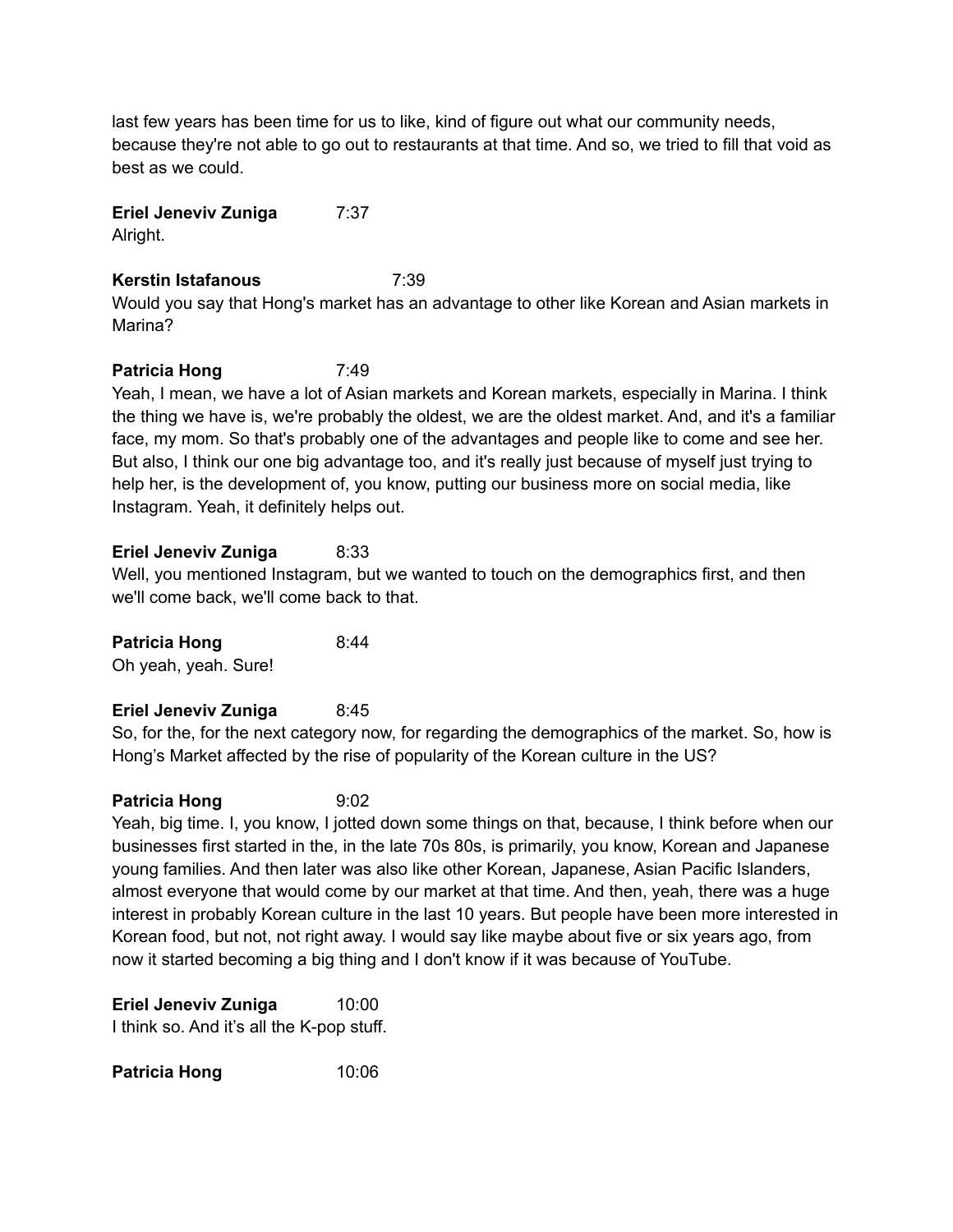Yes, exactly. So I think it's K-pop I think it's them doing like, you know, they're doing the Mukbangs themselves, and people just being influenced by it. And so people were intrigued by some of the flavors that they would see. And then I think our business has changed quite a bit to not just Asian now, I feel like we cater to a lot of Mexicans. A lot of like, you know, Latin Americans like it, like all. I feel like everyone, honestly, who has some vested interest in Korean K-Pop or drama. So it's, it's pretty interesting to see that change and fun too, because they're seeing things in Korean dramas like Tteokbokki. And all of a sudden, everyone wants Tteokbokki. And that's been around for like, probably a hundred years. Now, once, you know, so, so yeah, so it's kind of nice to see. And it's kind of nice to see the change. The different, you know, people that come through now, and even what's nice is even just the younger the younger people coming in, you know, like, just by themselves, not with their parents, really. But just coming in and asking for certain things. And even making food themselves which is kind of fun and interesting, too.

**Eriel Jeneviv Zuniga** 11:41

It's great to hear.

### **Kerstin Istafanous** 11:45

In regards to kind of the demographics. How has the customer demographics changed from 10 years ago? Like, do you still see the same families continuing to like, come back, maybe for multiple generations?

### **Patricia Hong** 12:03

Yeah, so as I mentioned before, like, I feel like it's changed quite a bit, but we still have a lot of our, our icons, like our legacy customers, right? They've been around forever. We've had like, two or three generations come by. And there's still yeah, so our store has a lot of nostalgic feelings for a lot of people. But yeah, we we've been, you know, we've seen generation after generation, like, parents, like grandparents, parents, now they're, you know, kids, even grandkids by now. And so yeah, so it's kind of, it's kind of nice, you know, we have a lot of new customers, but we still have a lot of those customers that have been with us for, you know, 40 years.

### **Kerstin Istafanous** 12:49

That's really nice.

# **Eriel Jeneviv Zuniga** 12:52

And have you seen any clear changes in the products that may have been a result of companies catering, catering to American consumers? I know one example was the Samyang, because there are some that still written in Korean but the Buldak is now in the English letters. So is there any other.

# **Patricia Hong** 13:16

Oh, ramen? Yeah, all of the ramen and all of it has, like, now changed. And also, like cheese. Never seen so many Korean products with cheese in them. Oh, yeah. There's a lot of yeah,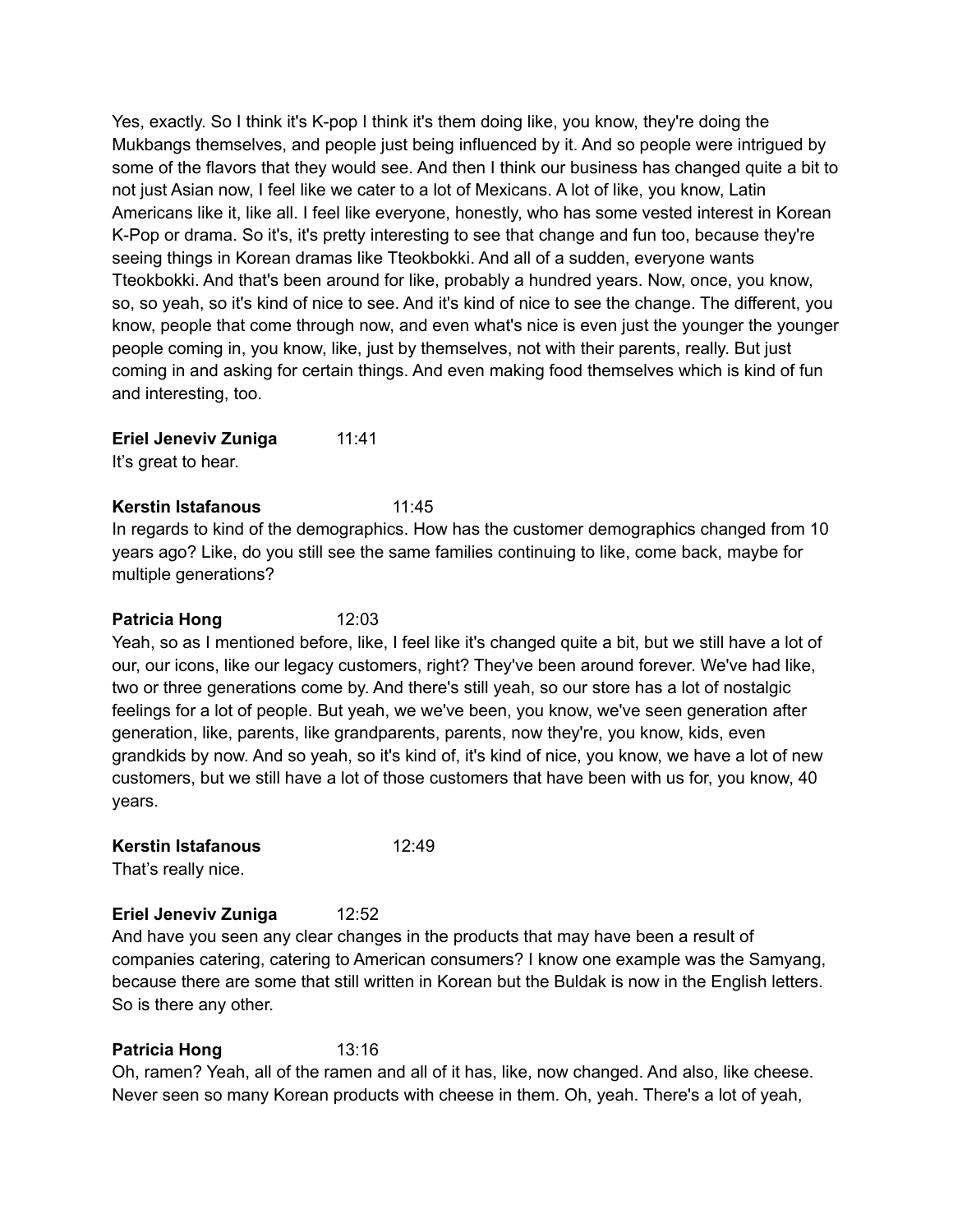there's a lot of cheese. Which is crazy. Even chocolate. I've never seen cheese and chocolate. A lot have also been like how to make it like the descriptions on it. Yeah, they're usually in English now. I think they have to be for the ingredients. But yeah, I do see a lot of like the I think the ramyeon because a lot of them are made here too. Yeah, like factories here as well. So I think they have to be in English. But yeah, I would say in terms of ingredient wise, that's what the biggest thing is maybe cheese in a lot of things. Yeah.

**Eriel Jeneviv Zuniga** 14:17 I didn't notice that.

#### **Patricia Hong** 14:21

Yeah, I just-I think you'll see that like cheese and bread like, you know, like the Samyang ramen, like the carbo. Like that's really one of the popular ones right now. But yeah, I feel like there's just more cheese in stuff or I don't know. I don't know what else they really changed. I think it's more just having even chocolate snacks, you know? Like chocolate churros? Yeah.

**Kerstin Istafanous** 14:56 Moving on to like more COVID related questions. How has COVID 19 affected your business?

**Patricia Hong** 15:06

Yeah, I think, I think we're, mhm.

#### **Kerstin Istafanous** 15:10

Oh, I was just gonna say like, I know that your shop layout kind of changed to being like at the door instead uh was that like, before COVID or?

# **Patricia Hong** 15:23

So that started as the start of the pandemic in March of 2020. And we, you know, I don't think our store was really set up to allow anyone to come in. And also just because of the age of our store, and also the owner, we just didn't feel it was safe to, you know, let people come in and, and linger around at that time. So we turned it more into like, an ice cream truck. Where we have people come to our door, right? We put a lot of pictures up and let them kind of point. Or just talk to us at the door and let us know what they need. So it's actually, it's a little strange, but it's worked out. And I think people kind of appreciate it, you know? But yeah, so it was our way of trying to stay open and available for most of our long term customers, it was really just to, you know, keep keep it available for them, at least during the pandemic.

### **Eriel Jeneviv Zuniga** 16:34

Like I wanted to add to that, because I yeah, I'm new to the area, and I just moved and I saw your store. At first, I didn't want to go in, because I was scared. Like, I don't know what I want yet. And it's kind of weird just telling you, oh I think I need this. But I tried it, and you're super helpful about everything. So it actually helps now. So when I need something, I'm gonna go to your store, and then like, how do I do this? Do that. And then you have your recommendations.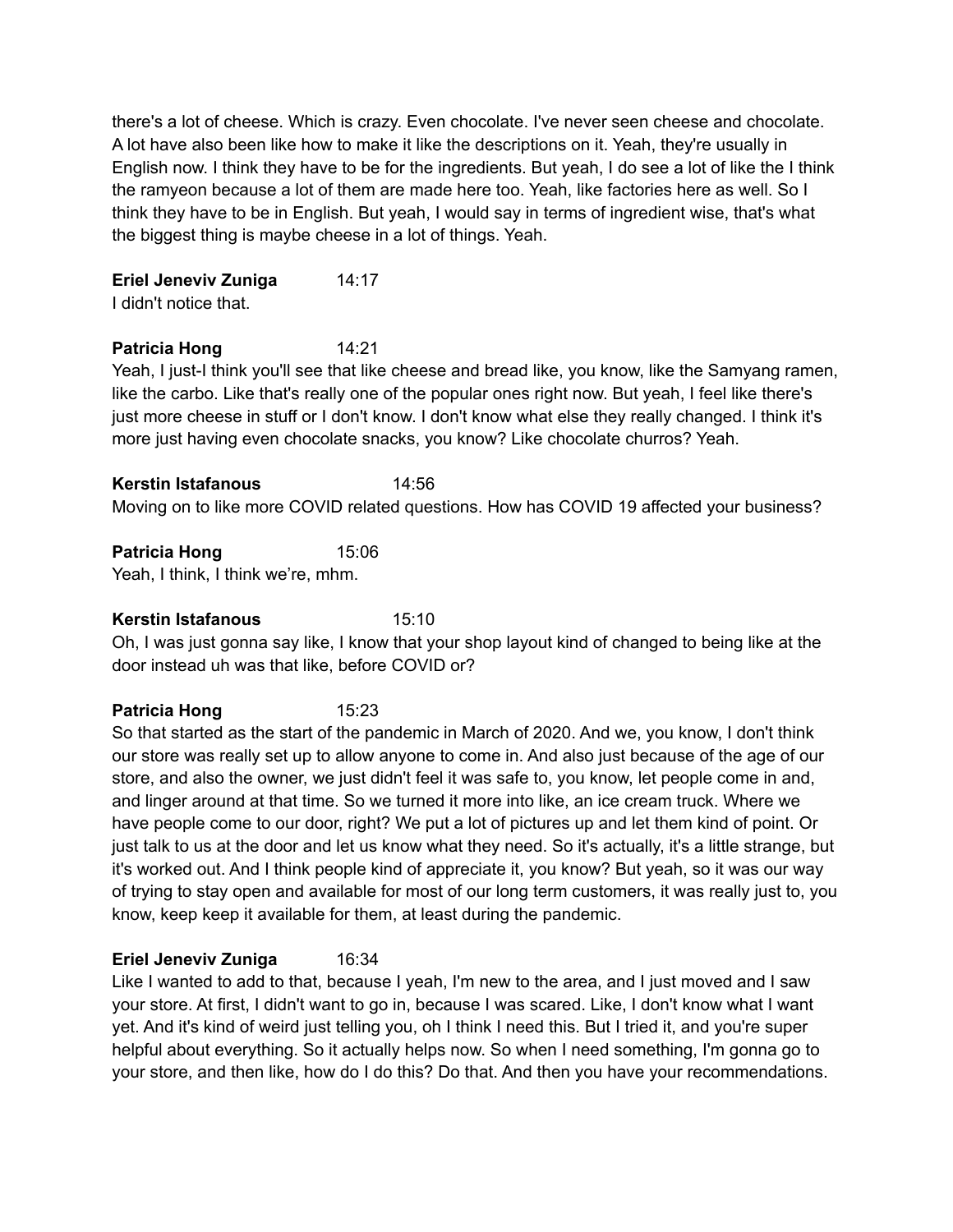#### **Patricia Hong** 17:09

Yeah, I mean, for us, I think I think that's actually the fun part. If someone called us like the Nordstrom market, shopping, you know, we're like, personal shoppers for them. But, um, it's nice, because we get to kind of know what you like, and then make recommendations based on that. Like, if you tell me you don't like spicy things, and I definitely would recommend things that are, you know, milder. But yeah, I think I think it's worked out a lot, especially for people who aren't familiar with Asian grocery. First, they're intimidated by it, because how are they going to, you know, talk through what they need, what they want to try. But you know, we just bring a few things over, have them look at it, and then kind of get an idea of what they're looking for. And then we just go from there. And so it's been nice, like, they'll come by, try a couple things out. And then it's nice to see them come back again, which they mostly always do. And then we were recommend other things, too. So it's actually been a kind of, it's more work for us. But it also allows us to see, you know, what's really selling more, you know, what do people really like? What do our customer base like so? So it's been it's allowed us to be more specialized in certain things, too.

**Eriel Jeneviv Zuniga** 18:34 Yeah, definitely.

### **Patricia Hong** 18:37

Yeah, but thanks for coming. We, yeah, we love especially students. We love the students that come by. Because, you know, a lot of them also live in dorms, too. So it's kind of hard, but I used to live in dorms, too, when I was in college, so I kind of understand. Like, I wanted to eat everything right, but you're only so you only have so much.

**Eriel Jeneviv Zuniga** 19:05 Ramens the best thing to eat.

#### **Patricia Hong** 19:09

Yeah, it's the best thing if you have a microwave great, you know, and so yeah, we try to it's kind of tapped into my college days of what people might want and make or have the energy to make right because no, like usually college college students don't want to sit there and make a whole big meal. I don't know now they do these days they seem to be able to so I don't know. I guess we're maybe lazier back then.

#### **Kerstin Istafanous** 19:46

Are we going to Instagram now? Okay, so.

#### **Patricia Hong** 19:50

Oh, you know you have something on bulk-buying. Did you want to go over I just kind of wrote notes on that but we can skip that.

**Kerstin Istafanous** 19:57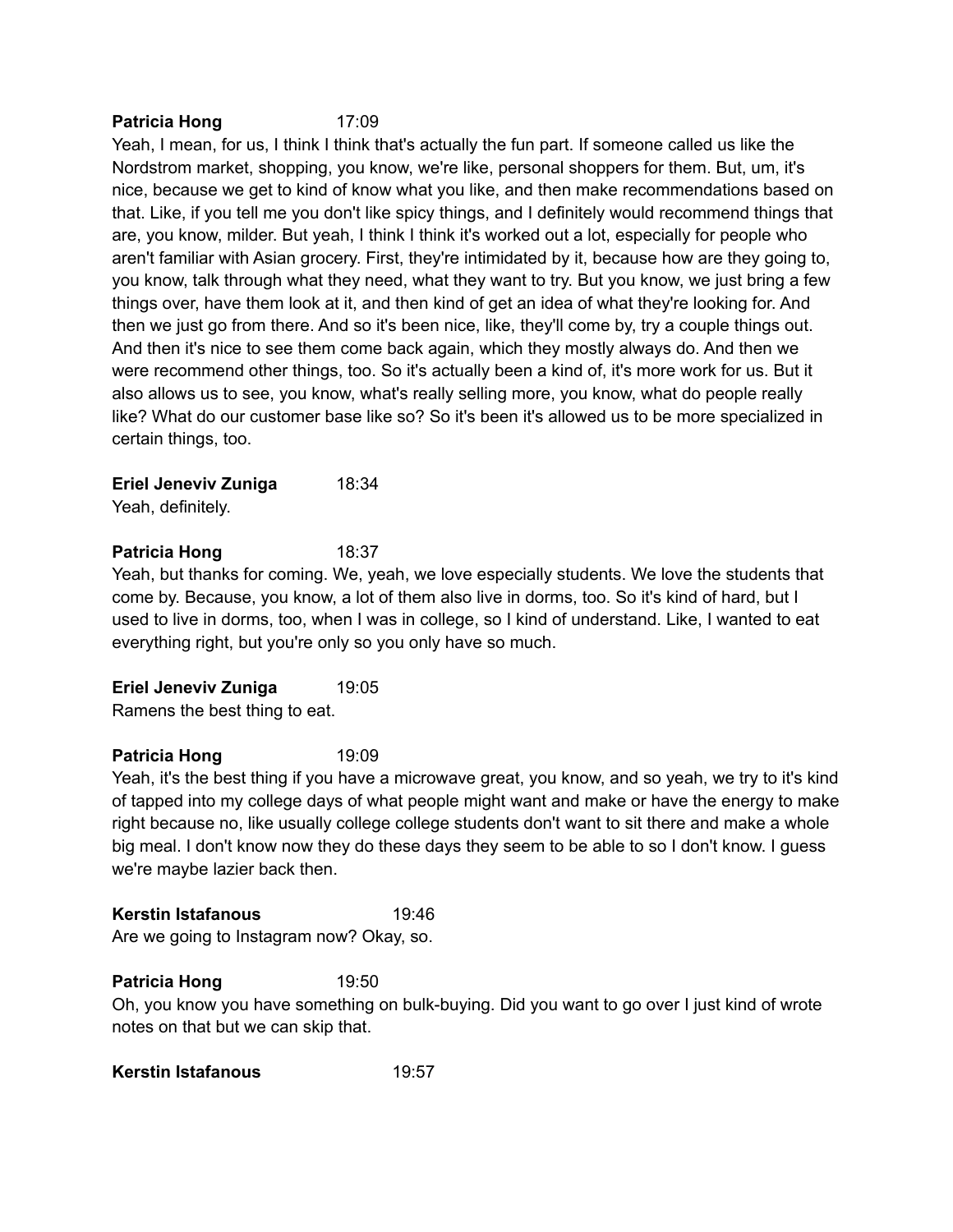Oh, bulk-buying, yes. Did your customers start bulk buying products during the height of quarantine?

### **Patricia Hong** 20:05

Oh, yeah, for sure. They tried, yeah. And then we try to manage it a bit too. But um but yeah, we've, we have that a lot, but we do have like just regular customers who just stock up in general even before the pandemic. They like to buy a lot at one time. So, so but I think because our store is so small, I don't think people just tried to buy out our store.

### **Kerstin Istafanous** 20:34

Like trying to hoard all the toilet paper.

# **Patricia Hong** 20:37

Yeah, right. So yeah, like, we didn't have toilet papers. Like, for groceries. I think people were pretty good about it. I didn't know, I noticed some hoarding was like, certain ramen. But yeah, but like we tried, I mean, we tried to manage it, right, like, as best as they could, because we knew we'd had other customers who would want their goods too but for the most part, it wasn't, it wasn't too bad.

# **Kerstin Istafanous** 21:04

That's good.

# **Eriel Jeneviv Zuniga** 21:07

So we have another question of COVID. But we, you already answer that, the shopping layout. So this time, we will actually move on to the Instagram part. So what made you think of using Instagram to show ways and how to use the products you sell?

# **Patricia Hong** 21:29

Well, first it was it was to show the goods we had in the store, and things people weren't familiar with. Because now we we can't have customers come into the store to just look at things you know. So then we have to kind of share those things. And then the second part was, we couldn't really go out. So we were cooking our meals at home. So then we just decided to do the Instagram stories and posts on that. Just to show people how easy it is to make their recreate their own foods or Korean barbecue hot pots, whatever. So we started doing that home. And then it just became really popular. Because everyone wanted to know how they can do the same. Right? Well, I think the one big thing is they couldn't go in for Korean barbecue. Yeah. And so something that they were so used to doing all the time, right? Yeah, and driving up to San Jose too there, they were so used to driving up to San Jose and going to Korean barbecue. And then, and then all of a sudden that was completely taken away from them. And so we had people desperate for Korean barbecue. And, and that's actually how it kind of started, we were trying to show people how to do it. We all of a sudden had all these grill pans. So they can do it at home with this portable stove. And then, you know, we had some of our customers purchase that and then try it at home. And then we just reposted it and people really realized that they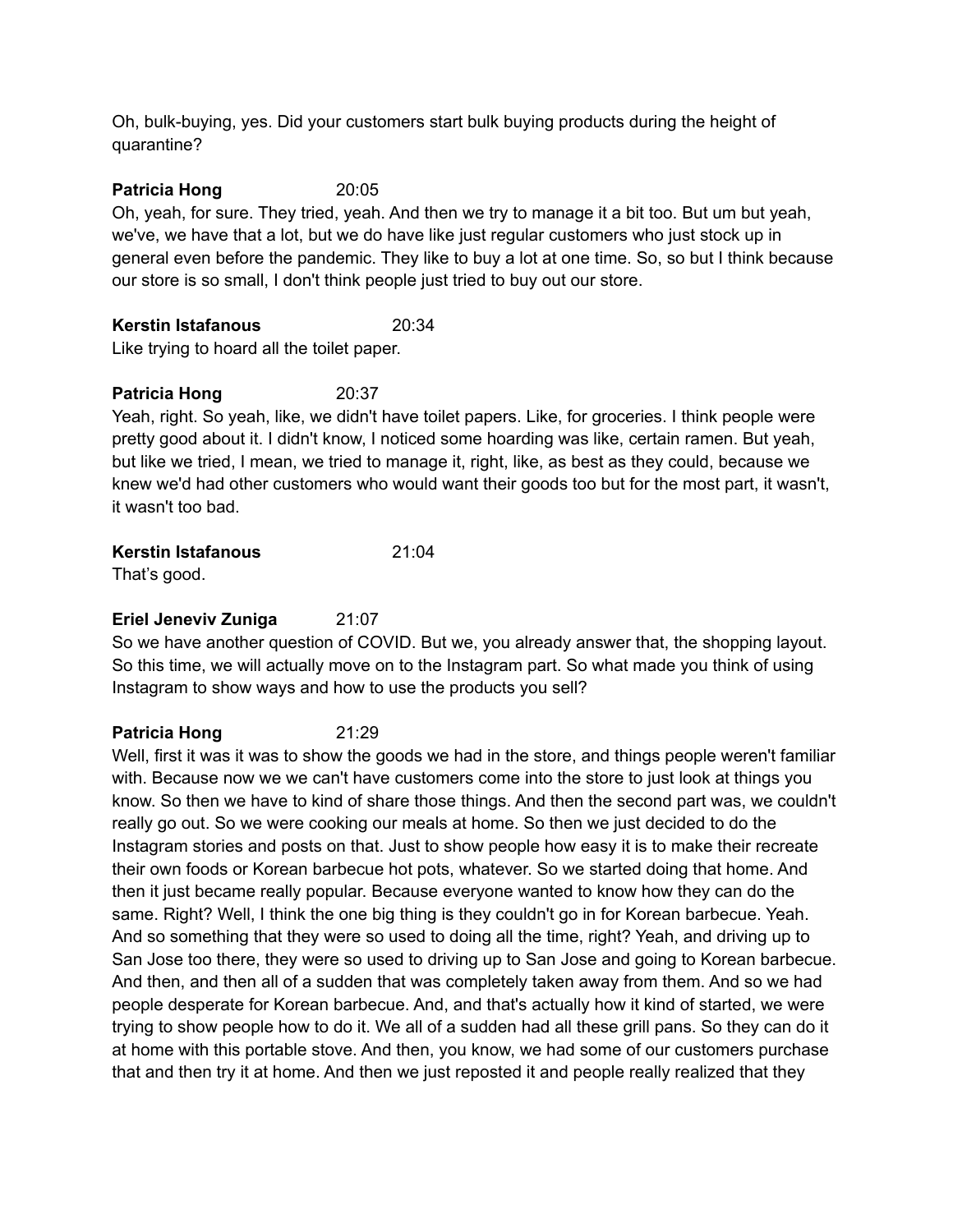could do it at home. So then, I don't know, I think we all fitted for many customers here with their own grill pans. And so.

**Eriel Jeneviv Zuniga** 23:09

It was easier than we thought.

### **Patricia Hong** 23:14

Yeah, it was way easier, right? I think, I think it's when you go to Korean barbecue, it looks so overwhelming, because there's so many ingredients and stuff. And, and the fact that you could get some of that, while besides and can choose from us, you know that all you really have to do is just get the meat and throw it on, you know, and I don't think people realize that by now. You know, a lot of our customers are a little barbecue pros. So they do that a lot. Yeah. I mean, they like to do their own barbecue. So it's kind of fun to watch. them turn into like, you know, being able to do their own K barbecue night and get ingredients that they like, you know, at home for the family.

### **Kerstin Istafanous** 24:04

In terms of like influence, how much influence does the Instagram page bring to existing and new customers?

# **Patricia Hong** 24:15

I think, I think Instagram is what brought the new customers in for sure. I think the community sharing of people, even the new customers who come in and repost, has definitely put some validity to things and so then their friends and family start coming. So I think that's how we kind of grew from that. So yeah, it was definitely a plus to see that. So you know, you can't really lie. Like people were posting pictures of their dinners and stuff and then you know, all their friends and families would want to do the same.

### **Kerstin Istafanous** 24:55

Yeah, like sharing on their own like platforms and bringing.

### **Patricia Hong** 25:01

Yeah, and we have people coming all the way from Carmel to you know, on Pacific like Pacific Grove who never really came out this way intrigued by what you know, we had available. And then and then just the advice that we would try to give them you know, to recreate at home. So I think it just kind of spread like crazy, which is really nice. And it's really nice. So if the customer is comes from such a long distance, like we have a lot of customers with Salinas but even further out in Salinas, they come out, you know, like a half an hour drive, and that's crazy that they do that, but it's really nice. You know, it's like, I think they know that they're just gonna get good service when they come in, and we're gonna help them as best as we can.

### **Kerstin Istafanous** 25:45

Yeah. Yeah, looking at your guys's posts that always makes me so hungry.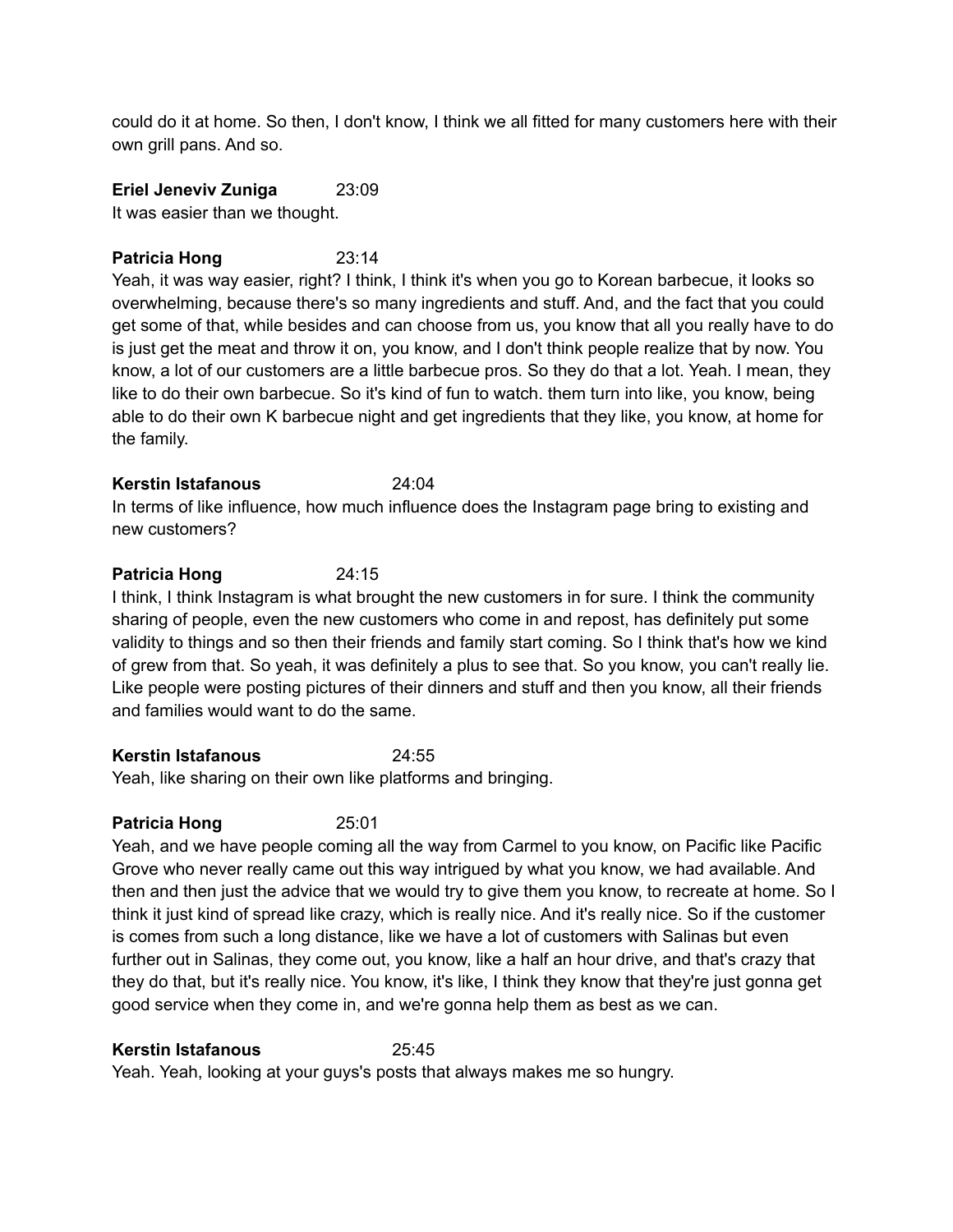### **Eriel Jeneviv Zuniga** 25:54

Like seeing how to make it too.

### **Patricia Hong** 25:56

That's our goal. Yeah, yeah, we try and we, you know, we and we'd like to try different things too, not just Korean food. You know, we do a lot of Japanese style. We do a lot of fusion, a lot of Vietnamese Korean fusion stuff. Just because that's our community. You know, it's a mix of so many different people.

### **Eriel Jeneviv Zuniga** 26:18

Okay, speaking of food. So, there's a lot of, like, mass produced kimchi now, or just side dishes in general. And they used to be homemade all the time. And do you think it makes a difference if you're eating something from the store versus something homemade?

### **Patricia Hong** 26:41

Oh, yeah, for sure. I think homemade is always well, if you can make it, homemade is always going to be better. You know, like, everyone's favorite Kimchi, especially for Koreans is their moms kimchi, or it should be you know, and sometimes it's not, which is okay. Luckily, you know, our house made Kimchi is made by, you know, her. So, for me, you know, it's almost like homemade for others, too. And I think that's why they like it. Mass produced kimchi, they just, I don't think they get, you know, it's going to be hard because they don't get the pickling and stuff. Right? You know, it really depends.

### **Eriel Jeneviv Zuniga** 27:27

They're like. They look very light compared to the ones you guys sell or the other markets. Like, it looks really red. And then the store bought ones are like orange, or very pale.

# **Patricia Hong** 27:47

Yeah, and, you know, it really depends on produce, too, right? Like, my, my mom is like, just a master of knowing, you know, what the produce is, like, you know, especially the napa cabbage, you know, during the season. It's not always going to look great and perfect and, you know, be good. So she just knows how to pickle it. And you know, and I think mass produce kimchi, they just have, you know, they have certain ingredients that weighed that amount. And then they just throw it all in, you know, and so, it's, it's never going to be that great. And I think people know that now. I mean, they, they have stuff out like Costco, right? And then they'll try that, and then they'll come back and you know, because it's, it's way different. And because you like kimchi, you know the difference, like it's just you've had, you know, good canned food versus like, factory kimchi, you know, and it's, it's unfortunate. I mean, the only good thing is that the factory kimchi makes it easier for you know, supply for a huge demand for it, you know? But yeah, but definitely homemade kimchi, it's going to be you know, 10 times better than the factory kimchi.

**Eriel Jeneviv Zuniga** 29:14 And it smells better too.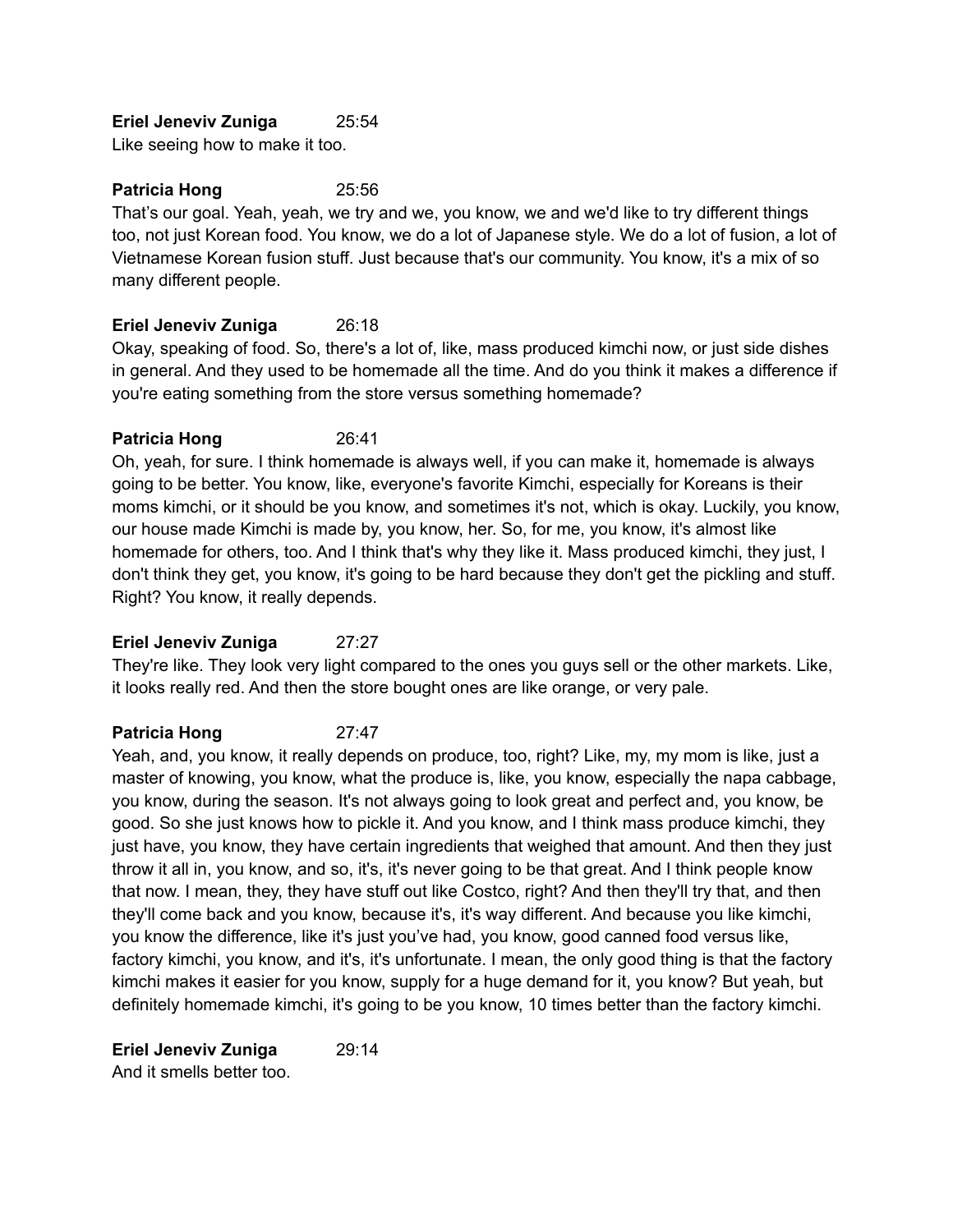#### **Patricia Hong** 29:17

Yeah, smells better, smells fresher, you know, I think yeah. I think people who know kimchi know there's a huge difference in it. And people who don't, it's okay. They're just gonna, you know, they're so used to that kind of kimchi and that's fine. You know? People have like the other like 30 tastes in kimchi that they like and so they'll just keep doing that. Just keep buying that same kimchi.

### **Kerstin Istafanous** 29:49

In your opinion, what do you think makes a meal authentic? Like if certain ingredients are added? Maybe ones that aren't traditionally used, do you think that changes its authenticity?

### **Patricia Hong** 30:04

Um, yeah, it's one of those things. I don't know. I mean, what is authentic too, right? Like authentic to the house? You know, to your home? Like, I feel like, especially Korean food and people ask, you know, is it authentic? You know, when they make it, it's like, I don't know, I think it depends on what you like to put in it. You know, like, if you go to each think, like other Korean homes, things are gonna just taste different. Yeah, it's never going to be like, exactly the same. So yeah, so I don't know. It just depends. You know, we might be heavy on the garlic, garlic. But others might not. You know, some people might be heavy on sugar because they love like sugary, you know, Korean food, maybe? And we don't. So it's just yeah, yeah, it's kind of hard to, like, address that or what's authentic? I mean, it's, it's pretty, I guess, traditional. I think I heard something on like, authentic versus tradition. But I guess, I guess like, traditional would be the word. You know, the traditional Korean food. Kimchi. Yes. You know, bulgogi yes, that's traditional Korean food.

### **Eriel Jeneviv Zuniga** 31:19

So we touched on the mass produced kimchi. But we didn't ask, like, do you think, oh, you didn't want to use authentic? Do you want to use maybe traditional? So do you think the mass produced.

**Patricia Hong** 31:34 I don't know, I'm not, I'm not that smart. I don't know however you guys want to use that.

### **Eriel Jeneviv Zuniga** 31:42

Cause I mean, yeah, we've been asked this a lot of times too. And, you know, there's like, really no right answer, because it's very subjective. And it just depends on what you think. And I guess on this one, authentic, we mean, like, is it authentic to the Korean culture, and like how it was made before? So if it's mass produced, is it still the traditional Kimchi that you know?

### **Patricia Hong** 32:17

Yeah, I mean, it's, I mean, I guess kimchi, you know, it's fermented. That's, you can say that, so that's what I mean. That's what it is. And, yeah, I guess it's even mass produced. It's just.

**Eriel Jeneviv Zuniga** 32:35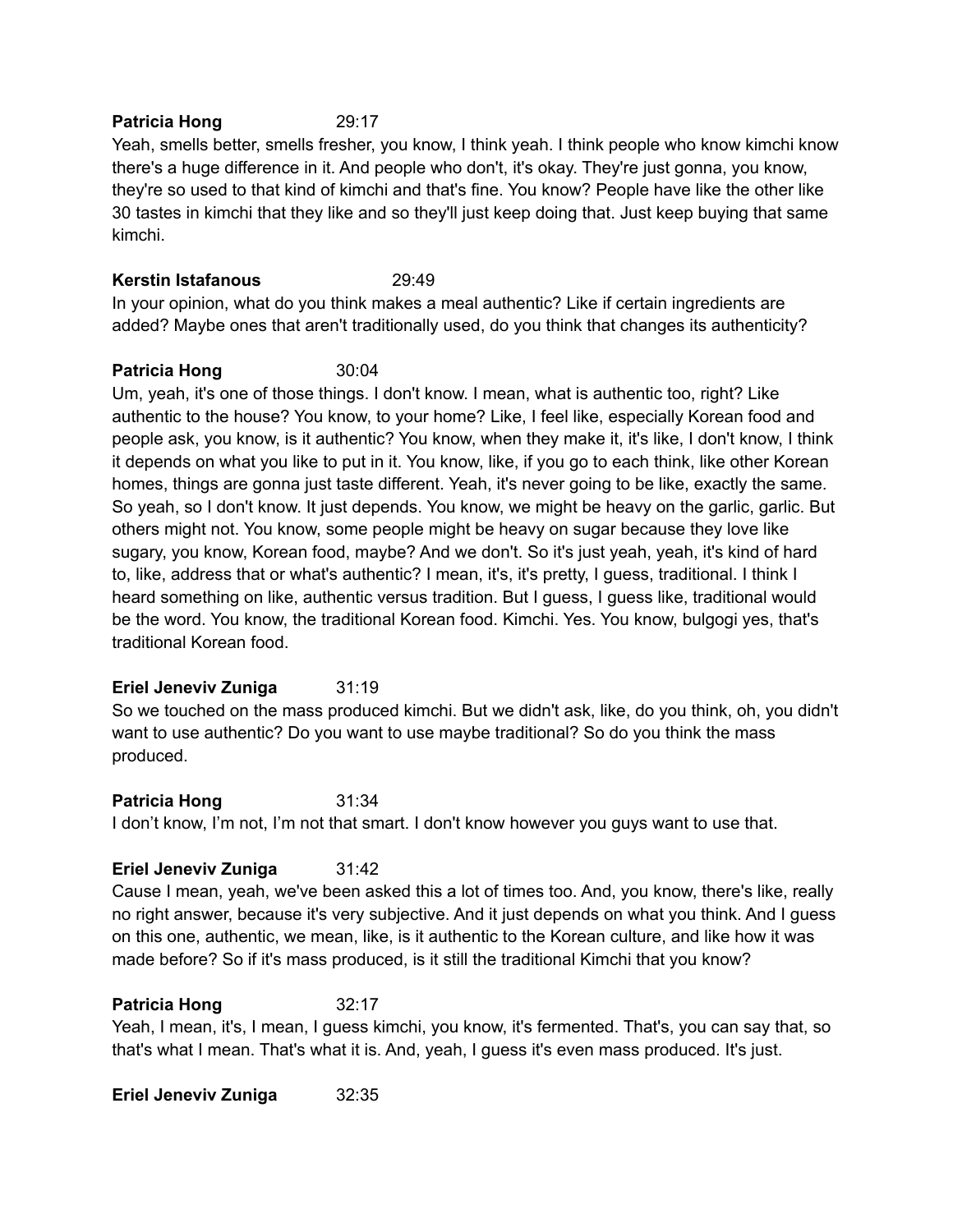It's still kimchi.

#### **Patricia Hong** 32:36

Kimchi is traditionally Korean, you know. That's, that's a good way of putting it. So I don't, yeah you got to be choosy with your words. But yeah, I would say that I mean, it's authentic, the Kimchi for us is authentic to our house, you know? Because that's how I know it. Oh, yeah. But kimchi, the factory one versus homemade versus some of the other stores in areas that also make it I mean, it's, it's, you know, they're a form of kimchi. You know, it's kimchi. But yeah, just varies in taste.

### **Eriel Jeneviv Zuniga** 33:20

Do you think like the people or the people that are not familiar with kimchi and they try, like, the store wants first? Does that affect the perception of the people? Or do you think it doesn't matter?

### **Patricia Hong** 33:35

Yeah, it can. No, I mean, see, so I know that there are people who've tried kimchi once, and will never touch it again. And it's because of, you know, like they've been to and I always hear the same thing, right? Because it's interesting when we have customers tell us that because they're like, "Oh, I will never eat kimchi again, because I had it and it was horrible." You know? It, it could I don't know. It could be whatever Kimchi they've picked up like you said, like certain sometimes there's like a certain smell to factory kimchi. And that can be off putting for some. And they might, you know, not want to eat it again. Right? And that happens. It's unfortunate, but it does happen. And it happens. You know, I think for ourselves, too. Like, it's happened for me for certain things that I've had, you know. So, I can tell you for sure I've had when I had pho for the first time. Like years and years ago, my friend had ordered me a bowl that had all these different cuts of beef in there. And, and like that included like stuff I would normally not eat like tripe, you know? Yeah, but everyone loves that. And I was I was grossed out and I didn't touch pho for like 10 years after that, you know, like, no way am I eating that. Now it's one of my favorite foods, you know. So I think I think with kimchi, it's unfortunate when people have a taste of it, and they can't eat it anymore. You know, like, there's some people who have had kimchi that has a lot of fishy smells to it, like more fish sauce, or, I mean, sometimes some kimchi has oyster in it, like raw oyster and it's gross people out. You know, but I just, I just hope people understand that there's everyone may contain different ways, you know, so they may not like one but they should try it to see again, especially if they like pickled foods, they should like kimchi. And if they've had it once, and you know, and it wasn't good. I mean, they need to try it probably somewhere else. But there's just some people who just don't like fermented Napa cabbage and that's okay, too.

**Eriel Jeneviv Zuniga** 35:56 Yeah.

**Kerstin Istafanous** 36:00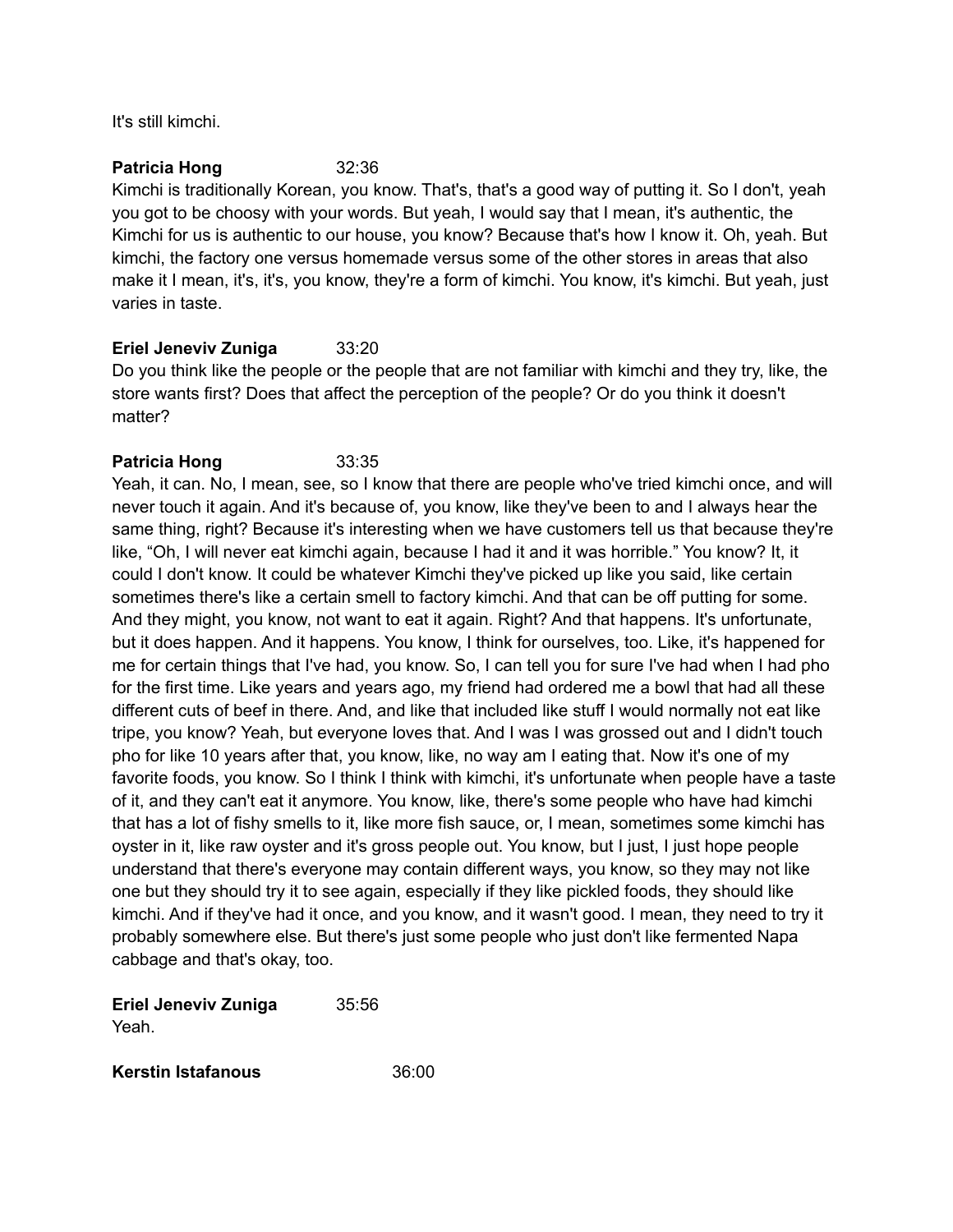I saw on your Instagram page that you touched a little bit on comfort foods. And so I was kind of curious what you would define as a comfort food for you personally. If there's like any meals.

| <b>Patricia Hong</b><br>Me personally?                           | 36:13                                                                                                                                                                                                                                                                                                                  |
|------------------------------------------------------------------|------------------------------------------------------------------------------------------------------------------------------------------------------------------------------------------------------------------------------------------------------------------------------------------------------------------------|
| <b>Kerstin Istafanous</b><br>Yeah.                               | 36:14                                                                                                                                                                                                                                                                                                                  |
| <b>Patricia Hong</b>                                             | 36:16<br>Yeah, for sure. It's always gonna be the Kimchi Jjigae, which is like the kimchi pork stew.                                                                                                                                                                                                                   |
| <b>Eriel Jeneviv Zuniga</b><br>So good.                          | 36:24                                                                                                                                                                                                                                                                                                                  |
| <b>Patricia Hong</b><br>and rice. She can't go a day without it. | 36:25<br>That's my comfort. Yeah, for sure. Yeah. I'll be happy with that that like, all the time. For the<br>owner, it's always going to be fish so, yeah, she's we have we have difference in opinions on<br>what we like. I like kimchi stew, tofu stew, she is not a big fan of stew. She's more like grilled fish |
| <b>Kerstin Istafanous</b>                                        | 37:05<br>Did you have that a lot growing up? Is that why it kind of brings you comfort?                                                                                                                                                                                                                                |
| <b>Patricia Hong</b><br>Kimchi Jjigae?                           | 37:09                                                                                                                                                                                                                                                                                                                  |
| <b>Kerstin Istafanous</b><br>Yeah.                               | 37:10                                                                                                                                                                                                                                                                                                                  |
| <b>Patricia Hong</b><br>so cold here. Maybe that's why.          | 37:11<br>Yeah, we did. We had, we had it a lot. I just, I love kimchi. So any form of what that kimchi takes<br>like, either stir fried kimchi. Or in a stew, I'm just going to want to eat it. And I think because it's                                                                                               |
| Kerstin, Eriel<br>Yeah.                                          | 37:33                                                                                                                                                                                                                                                                                                                  |
| <b>Patricia Hong</b>                                             | 37:34<br>hold her that it was cold here I always wanted something warm, right, and hot, and spiey and                                                                                                                                                                                                                  |

I told her that it was cold here I always wanted something warm, right, and hot, and spicy and that's that's why, you know, we didn't really have a lot of soon dubu, tofu stew, growing up. I don't think it was as popular back then too. But kimchi jjigae was pretty popular. And definitely, you know, it's something that the moms, you know, would make at home with leftover kimchi. And it was like the most perfect thing right? It's, that's, that's just one of those comfort foods, I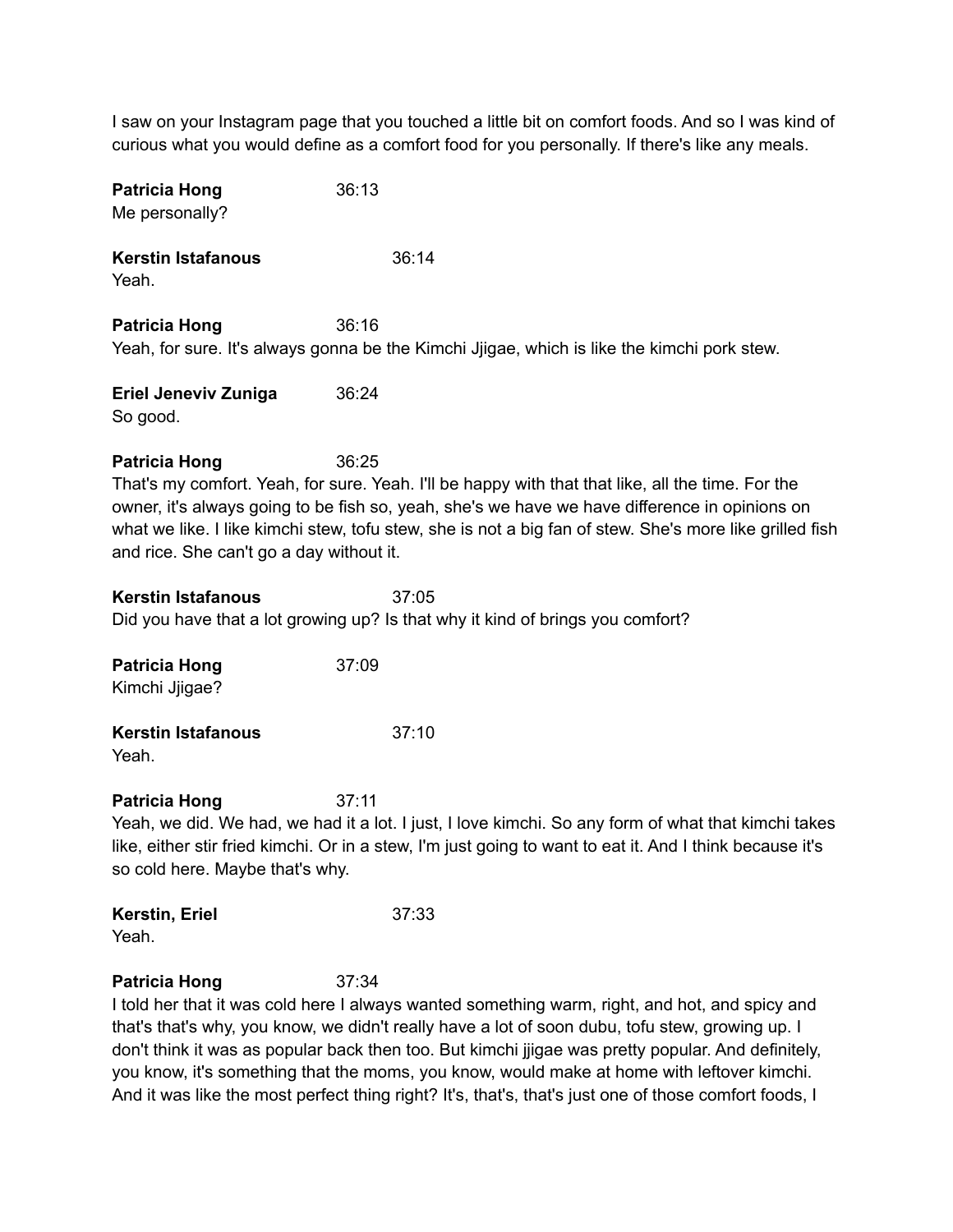think for most Koreans, is pulling that stuff. Like bibimbap, like leftover side dishes that you make into, you know, this great dish called bibimbap?. You know, I think Kimchi Jjigae is the same thing, it's just leftover stuff. You that kimchi that you throw in. So yeah, that's my comfort, that's definitely my comfort food.

### **Kerstin Istafanous** 38:27

It sounds delicious.

**Patricia Hong** 38:28 When we have kimchi, which we hardly have kimchi.

**Eriel Jeneviv Zuniga** 38:31 What?

### **Patricia Hong** 38:34

No, I'm just kidding. I know, it's because it's like everyone buys me it so we never have it. I was just saying, cause I love, I love old kimchi. Like I like to age it a long time. But because so many people have an interest in kimchi, we hardly that you have it now, like at home. Like, like, it's funny. Like, I'll take, we have some kimchi too, but it's like special kimchi you don't really want to use for stews. But yeah, I always joke with our customers on Instagram. Like, yeah, it'd be nice to get a jar myself. Yeah, but it's kind of like it's kind of Yeah, it's kind of telling you though, like it's just such a popular item now. You know, like, so many different faces pick up kimchi. Now, you know.

#### **Eriel Jeneviv Zuniga** 39:18

Yeah, last time we went I asked for kimchi and you didn't have kimchi.

### **Patricia Hong** 39:24

Yeah, I know, huh. I was like, oh, sorry. Yeah, I know. So I talk to like, the older customers are kind of joking with me now, too. They're like, damn it why don't you have any. I'm like, but it's nice because you know, I think I think when during the pandemic people came to visit their families here too, and so their families would send them over to our store, you know, to get, you know, groceries or kimchi, whatever. And now when they come visit, they always kind of take one back with them. It's like yeah. So that's who's taking them, out of towners. Sorry. Sorry, we didn't have it for you last time.

**Eriel Jeneviv Zuniga** 40:10 It's okay.

**Patricia Hong** 40:14 We might have it now, yeah. You live close enough that you could get it yourself?

**Eriel Jeneviv Zuniga** 40:16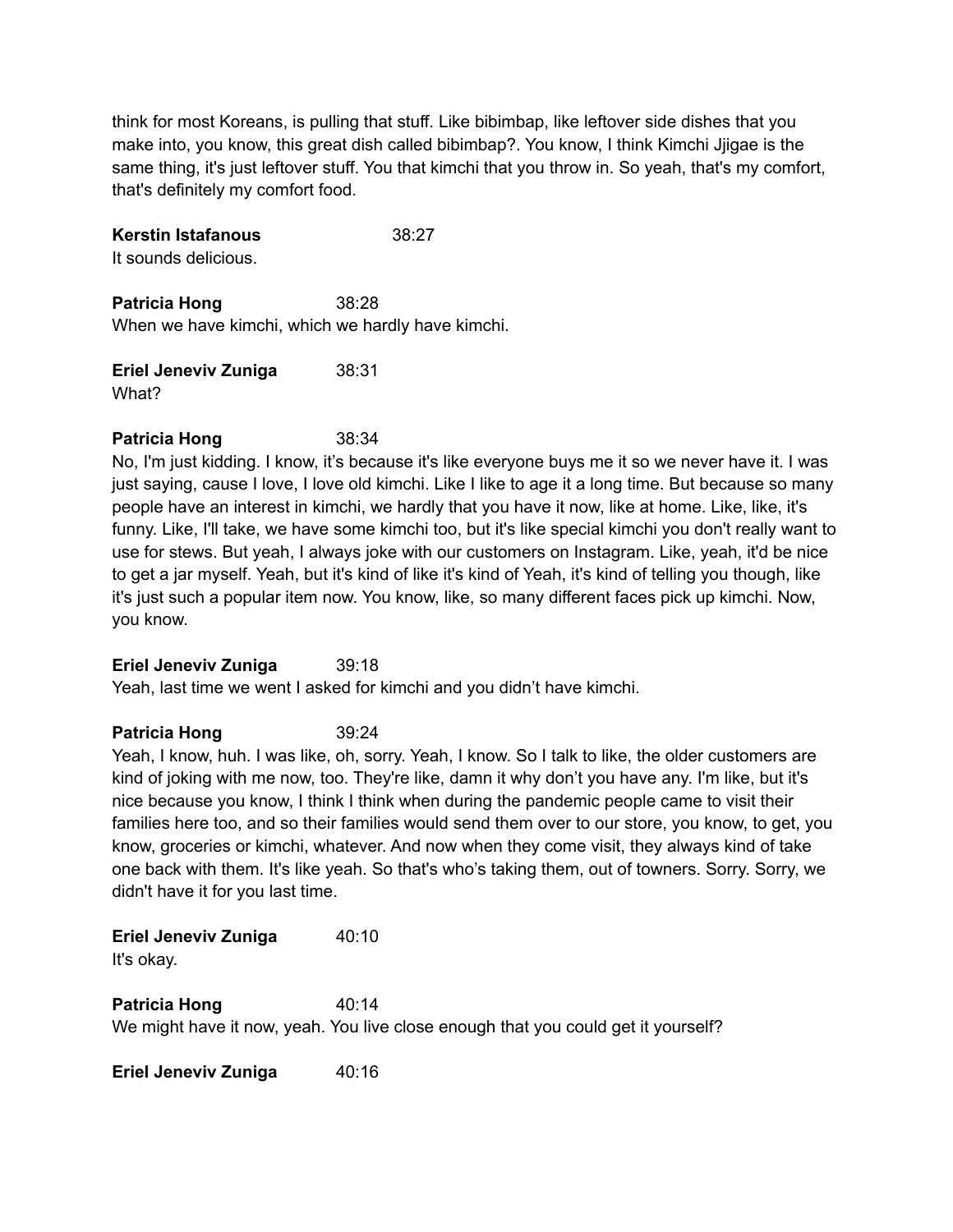Yeah, I can go anytime. Well, that is all our questions. And did you want to add anything that you wanted to share that we didn't ask about?

**Patricia Hong** 40:32 No, I think it was great that you guys have such a, like there's class on this is amazing. And thank you for thank you for coming to us. You know, I know it was kind of tough to get an interview last year. But, you know, we we wanted to partake in the last year, but it was just like, just ran out of time. So thanks for working with our schedule, I think I have to fill out a form still.

**Eriel Jeneviv Zuniga** 41:05 We could come by and pick it up.

**Patricia Hong** 41:07 I know you, you dropped it off. Do I need to sign that and send it back to you? Do you want to pick it up?

**Eriel Jeneviv Zuniga** 41:15 Yeah, I could pick it up, I guess tomorrow. Or I don't know what, whenever you're.

#### **Patricia Hong** 41:21

If I'm not there, yeah. Okay, I'll let you know if I'm not there then she'll be there and she can hand it to you.

**Eriel Jeneviv Zuniga** 41:31 Okay, thank you.

**Kerstin Istafanous** 41:34 Thank you.

**Patricia Hong** 41:37 Thank you. Yeah. Thanks for your time, you have enough content. I probably talked a lot but.

**Kerstin Istafanous** 41:42 No, it's perfect, thank you.

**Eriel Jeneviv Zuniga** 41:44 It's perfect.

**Patricia Hong** 41:45 Hopefully, but you know where to find me if you have a question.

**Eriel Jeneviv Zuniga** 41:50 Yes, thank you.